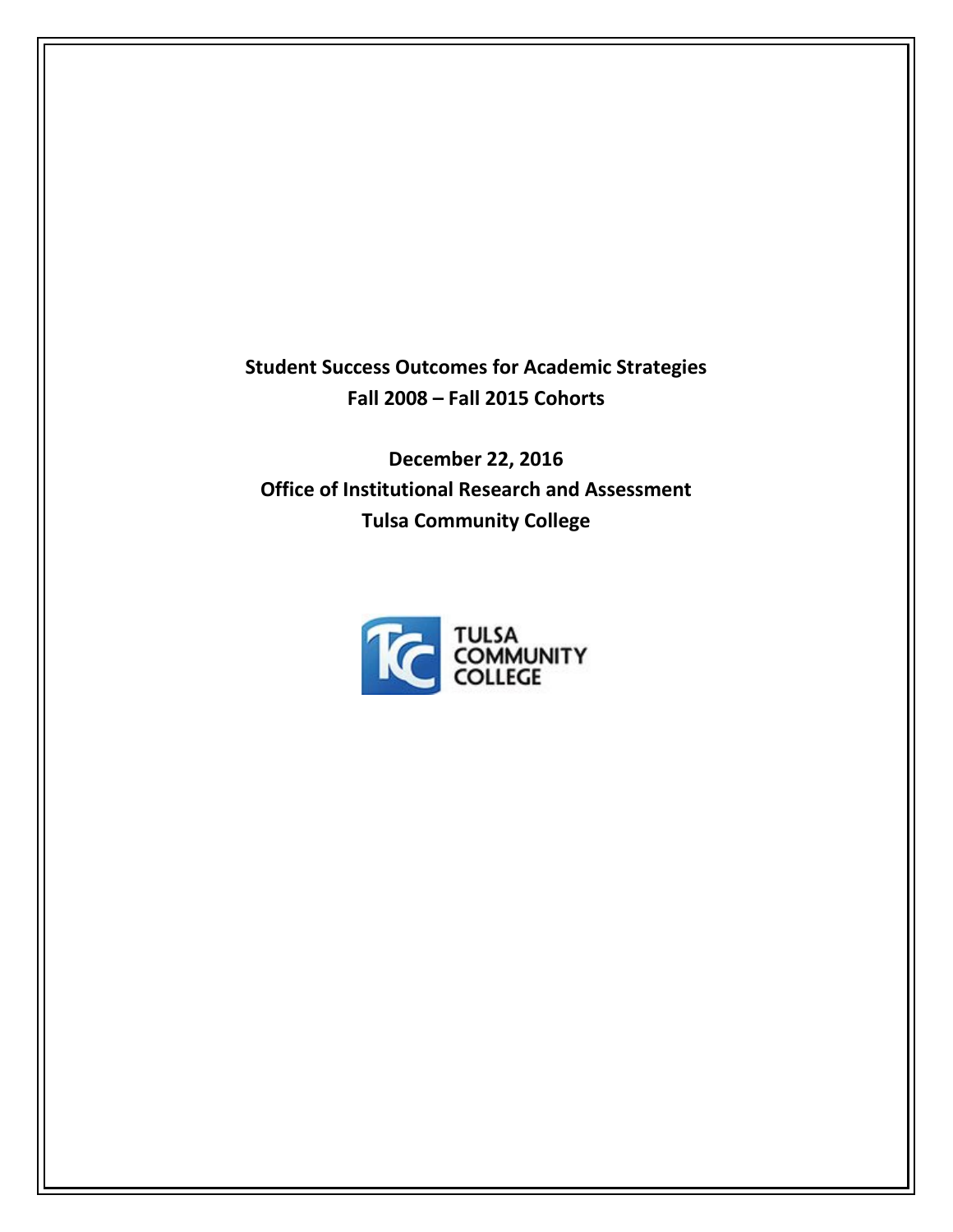## **Student Success Outcomes for Academic Strategies (Fall 2008 – Fall 2015 Cohorts)**

| Enrollment      |                                                                |                      |                                            |                      |                                                                               |                      |                      |                         |  |
|-----------------|----------------------------------------------------------------|----------------------|--------------------------------------------|----------------------|-------------------------------------------------------------------------------|----------------------|----------------------|-------------------------|--|
| Cohort          | <b>Students Who Enrolled</b><br>in Academic Strategies<br>(AS) |                      | Students Who Earned a C<br>or Better in AS |                      | <b>Students Who Did Not</b><br><b>Enroll in Academic</b><br><b>Strategies</b> |                      | <b>Entire Cohort</b> |                         |  |
|                 | Count                                                          | % of Total<br>Cohort | Count                                      | % of Total<br>Cohort | Count                                                                         | % of Total<br>Cohort | Count                | % of<br>Total<br>Cohort |  |
| Fall<br>2008    | 1,111                                                          | 44.6%                | 890                                        | 35.7%                | 1,382                                                                         | 55.4%                | 2,493                | 100%                    |  |
| Fall<br>2009    | 1,383                                                          | 34.6%                | 1,130                                      | 28.3%                | 2,611                                                                         | 65.4%                | 3,994                | 100%                    |  |
| Fall<br>2010    | 1,277                                                          | 34.1%                | 1,017                                      | 27.1%                | 2,471                                                                         | 65.9%                | 3,748                | 100%                    |  |
| Fall<br>2011    | 1,403                                                          | 40.1%                | 1,115                                      | 31.9%                | 2,094                                                                         | 59.9%                | 3,497                | 100%                    |  |
| Fall<br>2012    | 1,235                                                          | 38.0%                | 935                                        | 28.8%                | 2,011                                                                         | 62.0%                | 3,246                | 100%                    |  |
| Fall<br>$2013+$ | 2,058                                                          | 63.0%                | 1,593                                      | 48.8%                | 1,209                                                                         | 37.0%                | 3,267                | 100%                    |  |
| Fall<br>2014+   | 2,328                                                          | 63.5%                | 1,823                                      | 49.7%                | 1,338                                                                         | 36.5%                | 3,666                | 100%                    |  |
| Fall<br>2015+   | 2,197                                                          | 60.4%                | 1,737                                      | 47.8%                | 1,438                                                                         | 39.6%                | 3,635                | 100%                    |  |
| <b>Total</b>    | 12,992                                                         | 47.2%                | 10,240                                     | 37.2%                | 14,554                                                                        | 52.8%                | 27,546               | 100%                    |  |

†Beginning Fall 2013 all students placed into Developmental courses are required to enroll in Academic Strategies.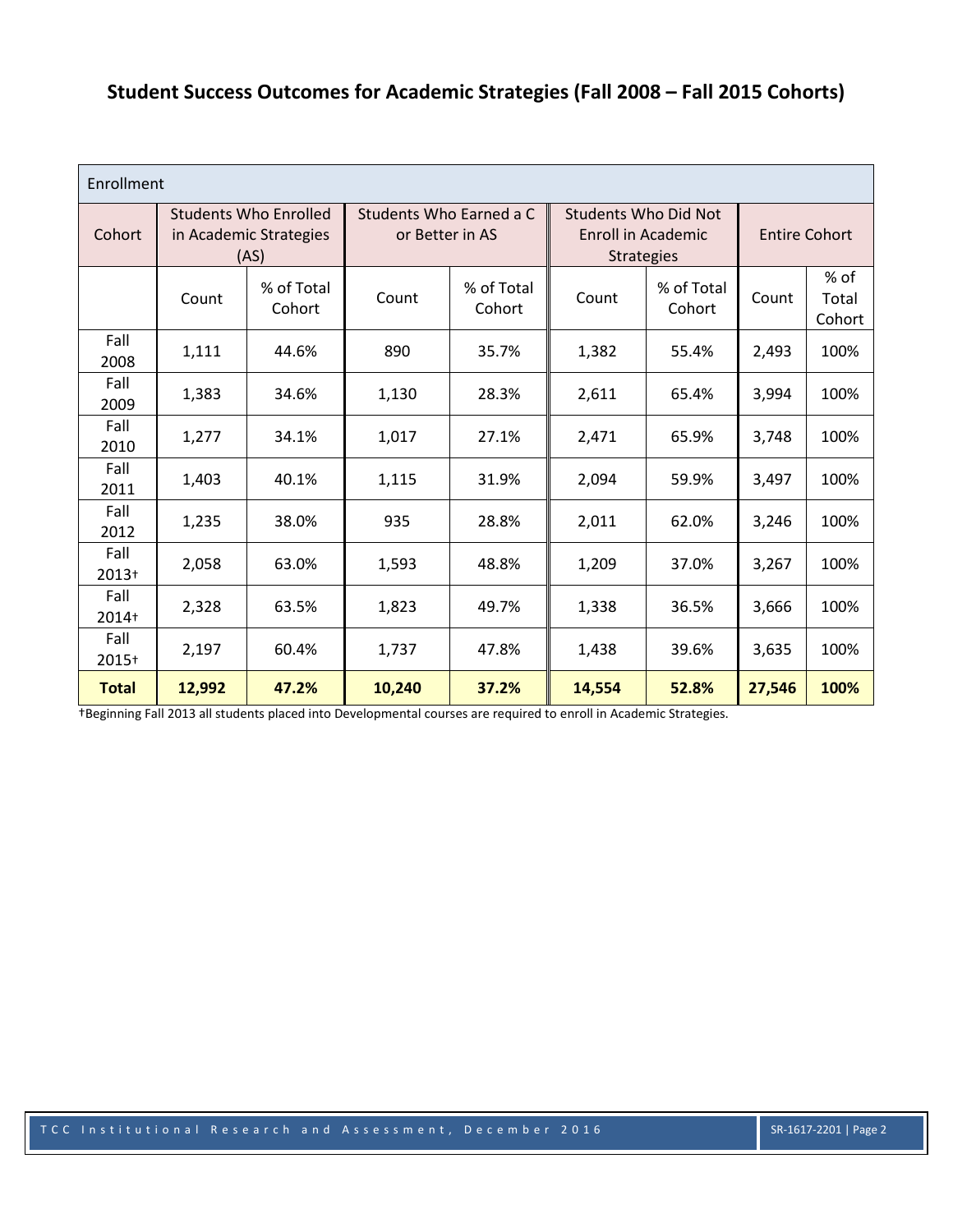| Fall to First Spring Persistence |                                                                |                   |                                            |                     |                                                                               |                        |                      |                         |  |
|----------------------------------|----------------------------------------------------------------|-------------------|--------------------------------------------|---------------------|-------------------------------------------------------------------------------|------------------------|----------------------|-------------------------|--|
| Cohort                           | <b>Students Who Enrolled</b><br>in Academic Strategies<br>(AS) |                   | Students Who Earned a C<br>or Better in AS |                     | <b>Students Who Did Not</b><br><b>Enroll in Academic</b><br><b>Strategies</b> |                        | <b>Entire Cohort</b> |                         |  |
|                                  | Count                                                          | % of AS<br>Cohort | Count                                      | % of C or<br>Better | Count                                                                         | % of Non-<br>AS Cohort | Count                | % of<br>Total<br>Cohort |  |
| <b>Fall 2008</b>                 | 977                                                            | 87.9%*            | 848                                        | 95.3%*              | 875                                                                           | 63.3%                  | 1,852                | 74.3%                   |  |
| <b>Fall 2009</b>                 | 1,215                                                          | 87.9%*            | 1,072                                      | 94.9%*              | 1,596                                                                         | 61.1%                  | 2,811                | 70.4%                   |  |
| Fall 2010                        | 1,077                                                          | 84.3%*            | 951                                        | 93.5%*              | 1,516                                                                         | 61.4%                  | 2,593                | 69.2%                   |  |
| <b>Fall 2011</b>                 | 1,192                                                          | 85.0%*            | 1,039                                      | 93.2%*              | 1,407                                                                         | 67.2%                  | 2,599                | 74.3%                   |  |
| <b>Fall 2012</b>                 | 1,036                                                          | 83.9%*            | 891                                        | 95.3%*              | 1,326                                                                         | 65.9%                  | 2,362                | 72.8%                   |  |
| Fall 2013+                       | 1,677                                                          | 81.5%*            | 1,461                                      | 91.7%*              | 681                                                                           | 56.3%                  | 2,358                | 72.2%                   |  |
| Fall 2014+                       | 1,929                                                          | 82.9%*            | 1,679                                      | 92.1%*              | 782                                                                           | 58.4%                  | 2,711                | 73.9%                   |  |
| Fall 2015+                       | 1,823                                                          | 83.0%*            | 1,621                                      | 93.3%*              | 843                                                                           | 58.6%                  | 2,666                | 73.3%                   |  |
| <b>Total</b>                     | 10,926                                                         | 84.1%*            | 9,562                                      | 93.4%*              | 9,026                                                                         | 62.0%                  | 19,952               | 72.4%                   |  |

†Beginning Fall 2013 all students enrolled in Developmental courses are required to enroll in Academic Strategies.

Г

\*Students enrolled in Academic Strategies performed significantly better compared to Non-Academic Strategies students, *p* < .001.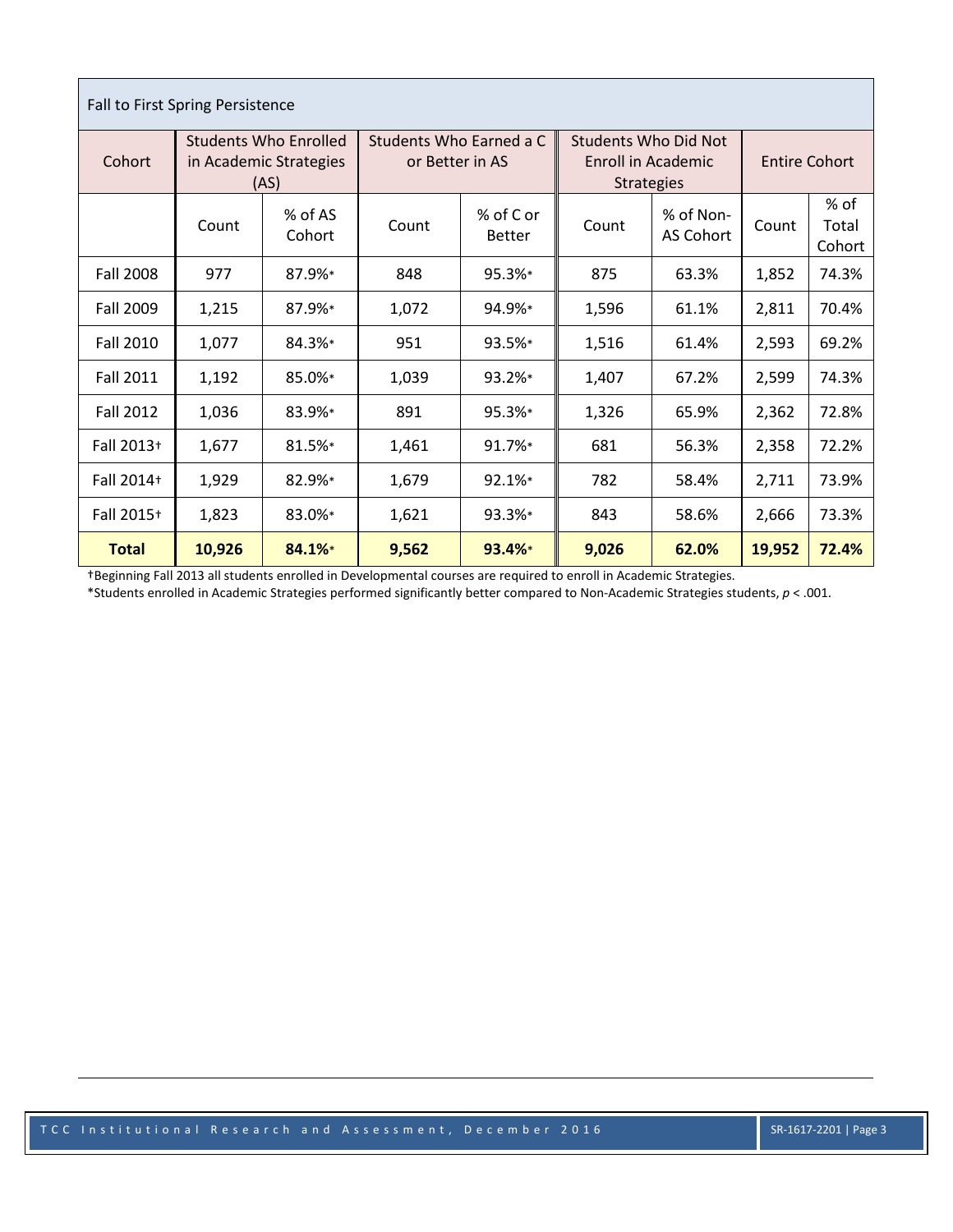| <b>Fall to Second Fall Persistence</b> |                                       |                   |                                            |                            |                                                                 |                        |                        |                         |  |
|----------------------------------------|---------------------------------------|-------------------|--------------------------------------------|----------------------------|-----------------------------------------------------------------|------------------------|------------------------|-------------------------|--|
| Cohort                                 | <b>Students Who Enrolled</b><br>in AS |                   | Students Who Earned a C<br>or Better in AS |                            | Students Who Did Not<br>Enroll in Academic<br><b>Strategies</b> |                        | <b>Total of Cohort</b> |                         |  |
|                                        | Count                                 | % of AS<br>Cohort | Count                                      | % of C or<br><b>Better</b> | Count                                                           | % of Non-<br>AS Cohort | Count                  | % of<br>Total<br>Cohort |  |
| <b>Fall 2008</b>                       | 715                                   | 64.4%*            | 678                                        | 76.2%*                     | 607                                                             | 43.9%                  | 1,322                  | 53.0%                   |  |
| <b>Fall 2009</b>                       | 798                                   | 57.7%*            | 758                                        | 67.1%*                     | 979                                                             | 37.5%                  | 1,777                  | 44.5%                   |  |
| <b>Fall 2010</b>                       | 777                                   | 60.8%*            | 730                                        | 71.8%*                     | 917                                                             | 37.1%                  | 1,694                  | 45.2%                   |  |
| <b>Fall 2011</b>                       | 778                                   | 55.5%*            | 750                                        | 67.3%*                     | 836                                                             | 39.9%                  | 1,614                  | 46.2%                   |  |
| <b>Fall 2012</b>                       | 682                                   | 55.2%*            | 645                                        | 69.0%*                     | 787                                                             | 39.1%                  | 1,469                  | 45.3%                   |  |
| Fall 2013+                             | 1,138                                 | 55.3%*            | 1,091                                      | 68.5%*                     | 423                                                             | 35.0%                  | 1,561                  | 47.8%                   |  |
| Fall 2014+                             | 1,282                                 | 55.1%*            | 1,231                                      | 67.5%*                     | 499                                                             | 37.3%                  | 1,781                  | 48.6%                   |  |
| Fall 2015+^                            | 1,289                                 | 58.7%*            | 1,232                                      | 70.9%*                     | 602                                                             | 41.9%                  | 1,891                  | 52.0%                   |  |
| <b>Total</b>                           | 7,459                                 | 57.4%*            | 7,115                                      | 69.5%*                     | 5,650                                                           | 38.8%                  | 13,109                 | 47.6%                   |  |

†Beginning Fall 2013 all students placing into Developmental courses are required to enroll in Academic Strategies

^ Fall-to-fall persistence for Fall 2015 cohort are underestimated due to data being pulled during the Fall 2016 semester.

\*Students enrolled in Academic Strategies performed significantly better compared to Non-Academic Strategies students. *p* < .001.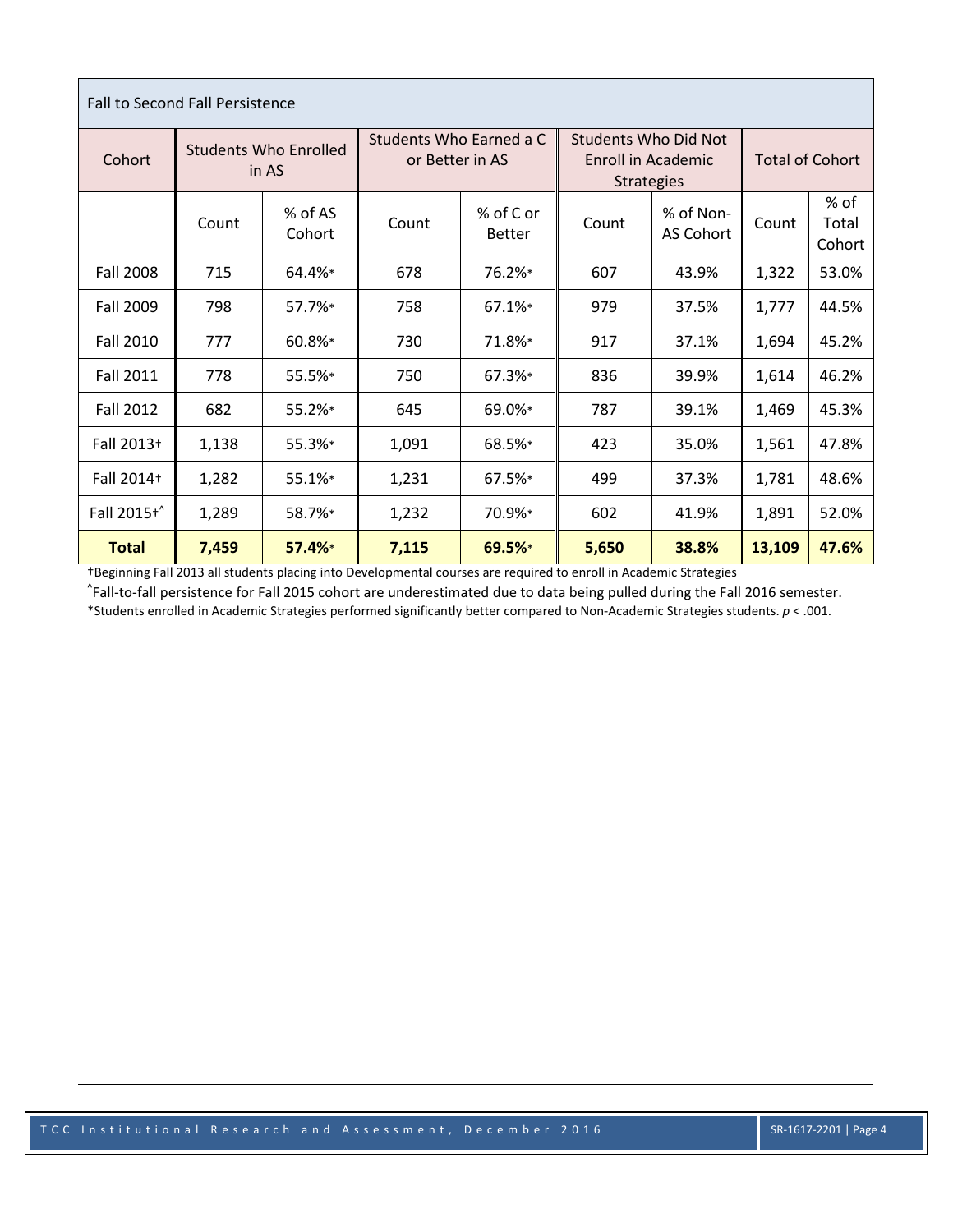| <b>Graduated Within 3 Years</b> |                                       |                             |                                            |                            |                                                                 |                        |                      |                         |  |
|---------------------------------|---------------------------------------|-----------------------------|--------------------------------------------|----------------------------|-----------------------------------------------------------------|------------------------|----------------------|-------------------------|--|
| Cohort                          | <b>Students Who Enrolled</b><br>in AS |                             | Students Who Earned a C<br>or Better in AS |                            | Students Who Did Not<br>Enroll in Academic<br><b>Strategies</b> |                        | <b>Entire Cohort</b> |                         |  |
|                                 | Count                                 | % of AS<br>Cohort           | Count                                      | % of C or<br><b>Better</b> | Count                                                           | % of Non-<br>AS Cohort | Count                | % of<br>Total<br>Cohort |  |
| <b>Fall 2008</b>                | 145                                   | 13.1%*                      | 144                                        | 16.2%*                     | 118                                                             | 8.5%                   | 263                  | 10.5%                   |  |
| <b>Fall 2009</b>                | 175                                   | 12.7%*                      | 174                                        | 15.4%*                     | 184                                                             | 7.0%                   | 359                  | 9.0%                    |  |
| <b>Fall 2010</b>                | 191                                   | 15.0%*                      | 191                                        | 18.8%*                     | 171                                                             | 6.9%                   | 362                  | 9.7%                    |  |
| <b>Fall 2011</b>                | 195                                   | 14.0%*                      | 194                                        | 17.4%*                     | 161                                                             | 7.7%                   | 356                  | 10.2%                   |  |
| <b>Fall 2012</b>                | 143                                   | 11.6%*                      | 140                                        | 15.0%*                     | 152                                                             | 7.5%                   | 295                  | 9.1%                    |  |
| Fall 2013+                      | 212                                   | 10.3%                       | 209                                        | 13.1%                      | 142                                                             | 11.7%                  | 354                  | 10.8%                   |  |
| Fall 2014+                      | Available after Summer 2017           |                             |                                            |                            |                                                                 |                        |                      |                         |  |
| Fall 2015+                      |                                       | Available after Summer 2018 |                                            |                            |                                                                 |                        |                      |                         |  |
| <b>Total</b>                    | 1,061                                 | 12.5%*                      | 1,052                                      | 15.7%*                     | 928                                                             | 7.9%                   | 1,989                | 9.8%                    |  |

†Beginning Fall 2013 all students placing into Developmental courses are required to enroll in Academic Strategies.

\*Students enrolled in Academic Strategies performed significantly better compared to Non-Academic Strategies students, *p* < .001.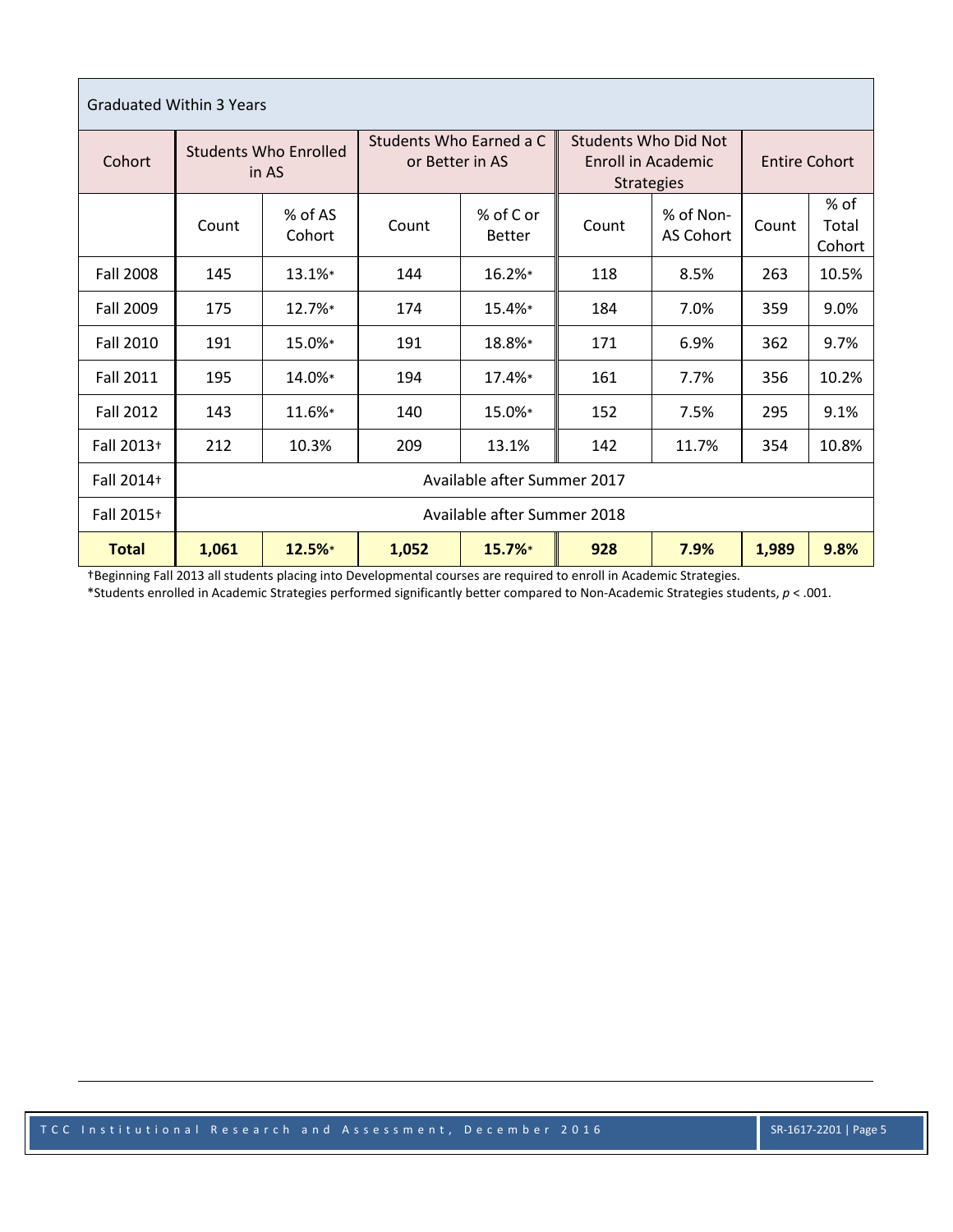| Success Rates in Developmental Courses (Grades of C or Better) |                                       |        |                                            |        |                                                                               |       |                                         |       |
|----------------------------------------------------------------|---------------------------------------|--------|--------------------------------------------|--------|-------------------------------------------------------------------------------|-------|-----------------------------------------|-------|
| Cohort                                                         | <b>Students Who Enrolled</b><br>in AS |        | Students Who Earned a C<br>or Better in AS |        | <b>Students Who Did Not</b><br><b>Enroll in Academic</b><br><b>Strategies</b> |       | <b>Total of Cohort</b>                  |       |
| <b>Fall 2008</b>                                               | $1,291$ of<br>1,826<br>Grades         | 70.7%* | $1,148$ of<br>1,471<br>Grades              | 78.0%* | $1,106$ of<br>1,790<br>Grades                                                 | 61.8% | 2,397<br>of<br>3,616<br>Grades          | 66.3% |
| <b>Fall 2009</b>                                               | 1,326 of<br>2,007<br>Grades           | 66.1%* | 1,220 of<br>1,636<br>Grades                | 74.6%* | 1,758 of<br>2,955<br>Grades                                                   | 59.5% | 3,084<br>of<br>4,962<br>Grades          | 62.2% |
| <b>Fall 2010</b>                                               | 1,234 of<br>1,801<br>Grades           | 68.5%* | $1,104$ of<br>1,450<br>Grades              | 76.1%* | $1,627$ of<br>2,911<br>Grades                                                 | 55.9% | 2,861<br>of<br>4,712<br>Grades          | 60.7% |
| <b>Fall 2011</b>                                               | 1,386 of<br>2,089<br>Grades           | 66.3%* | 1,264 of<br>1,640<br>Grades                | 77.1%* | 1,539 of<br>2,528<br>Grades                                                   | 60.9% | 2,925<br>of<br>4,619<br>Grades          | 63.3% |
| <b>Fall 2012</b>                                               | $1,252$ of<br>1,921<br>Grades         | 65.2%* | $1,140$ of<br>1,455<br>Grades              | 78.4%* | 1,391 of<br>2,322<br>Grades                                                   | 60.0% | 2,643<br>of<br>4,243<br>Grades          | 62.3% |
| Fall 2013+                                                     | 2,209 of<br>3,249<br>Grades           | 68.0%* | 2,054 of<br>2,594<br>Grades                | 79.2%* | 309 of 609<br>Grades                                                          | 50.7% | 2,518<br>of<br>3,858<br>Grades          | 65.3% |
| Fall 2014+                                                     | 1,882 of<br>2,870<br>Grades           | 65.6%* | $1,318$ of<br>1,720<br>Grades              | 76.6%* | 357 of 639<br>Grades                                                          | 55.9% | 2,239<br>of<br>3,509<br>Grades          | 63.8% |
| Fall 2015+                                                     | 1,367 of<br>2,104<br>Grades           | 65.0%* | 1,251 of<br>1,609<br>Grades                | 77.8%* | 337 of 608<br>Grades                                                          | 55.4% | 1,704<br>of<br>2,712<br>Grades          | 62.8% |
| <b>Total</b>                                                   | 11,947 of<br>17,867<br><b>Grades</b>  | 66.9%* | 10,499 of<br>13,575<br><b>Grades</b>       | 77.3%* | 8,424 of<br>14,362<br><b>Grades</b>                                           | 58.7% | 20,371<br>of<br>32,231<br><b>Grades</b> | 63.2% |

1) For grades, a student's highest grade across all attempts in a particular course was used.

2) Gateway courses included ENGL 1113 (Composition I), MATH 1513 (College Algebra), BIOL 1114 (General Biology for Non-Majors), HIST 1483 (U.S. History - 1492 to the Civil War Era), HIST 1493 (U.S. History - Civil War Era to the Present), POLS 1113 (American Federal Government), and PSYC 1113 (Introduction to Psychology).

†Beginning Fall 2013 all students placing into Developmental courses are required to enroll in Academic Strategies.

\*Students enrolled in Academic Strategies performed significantly better compared to Non-Academic Strategies students, *p* < .001.

Data for these tables were extracted from TCC's Operational Data Store on October 13, 2016.

TCC Institutional Research and Assessment, December 2016 SR-1617-2201 | Page 6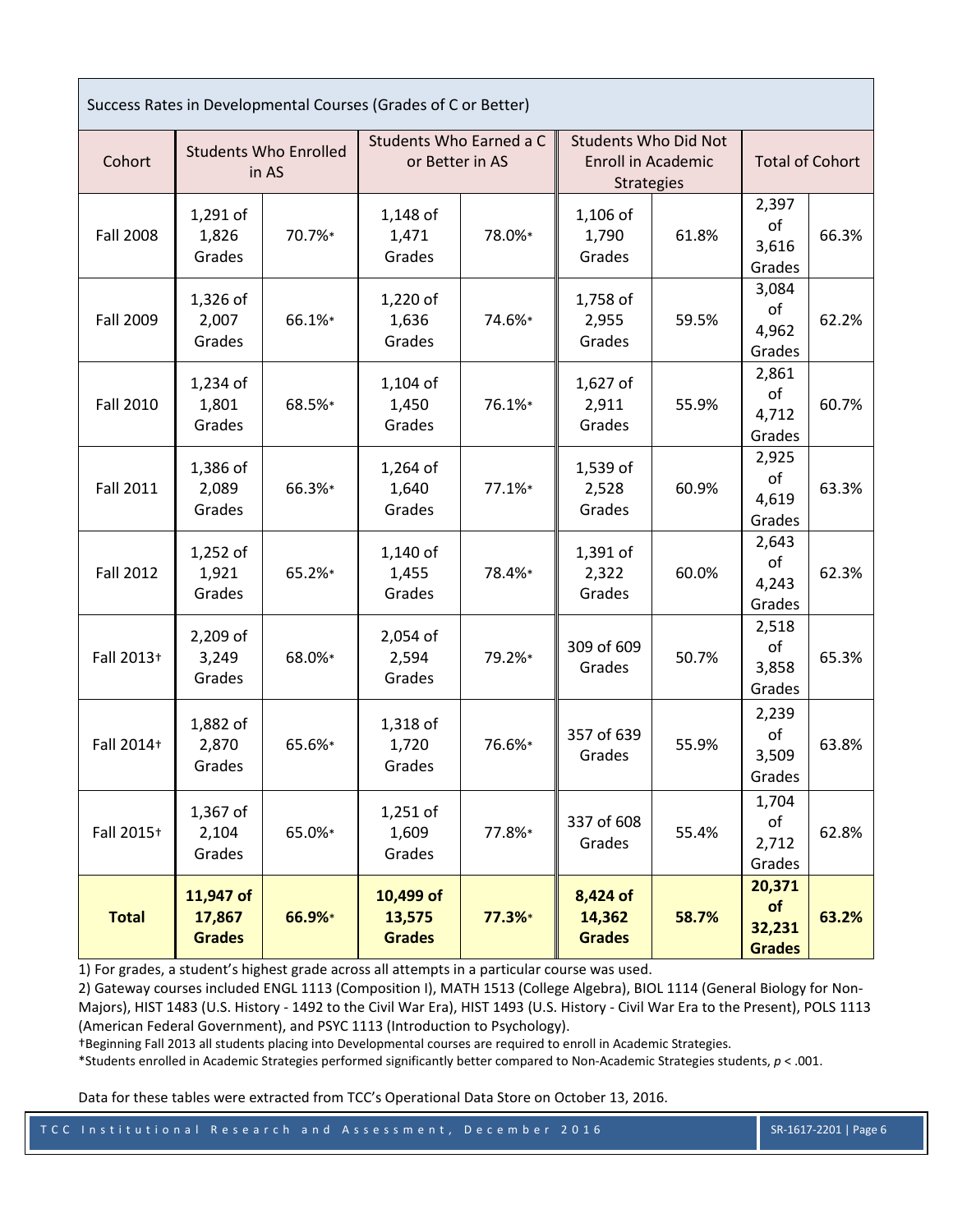| Success Rates in Gateway Courses (Grades of C or Better) |                                       |        |                                            |        |                                                                               |       |                                         |       |
|----------------------------------------------------------|---------------------------------------|--------|--------------------------------------------|--------|-------------------------------------------------------------------------------|-------|-----------------------------------------|-------|
| Cohort                                                   | <b>Students Who Enrolled</b><br>in AS |        | Students Who Earned a C<br>or Better in AS |        | <b>Students Who Did Not</b><br><b>Enroll in Academic</b><br><b>Strategies</b> |       | <b>Total of Cohort</b>                  |       |
| <b>Fall 2008</b>                                         | 3,191 of<br>4,164<br>Grades           | 76.6%* | 3,007 of<br>3,714<br>Grades                | 81.0%* | 2,871 of<br>3,992<br>Grades                                                   | 71.9% | 6,062<br>of<br>8,156<br>Grades          | 74.3% |
| <b>Fall 2009</b>                                         | 3,982 of<br>5,213<br>Grades           | 76.4%* | 3,794 of<br>4,739<br>Grades                | 80.1%* | 4,900 of<br>6,880<br>Grades                                                   | 71.2% | 8,882<br>of<br>12,093<br>Grades         | 73.4% |
| <b>Fall 2010</b>                                         | 3,629 of<br>4,733<br>Grades           | 76.7%* | 3,439 of<br>4,246<br>Grades                | 81.0%* | 4,453 of<br>6,373<br>Grades                                                   | 69.9% | 8,082<br>of<br>11,106<br>Grades         | 72.8% |
| <b>Fall 2011</b>                                         | 3,799 of<br>5,015<br>Grades           | 75.8%* | 3,661 of<br>4,589<br>Grades                | 79.8%* | 3,970 of<br>5,603<br>Grades                                                   | 70.9% | 7,769<br>of<br>10,618<br>Grades         | 73.2% |
| <b>Fall 2012</b>                                         | 3,141 of<br>4,125<br>Grades           | 76.1%* | 3,010 of<br>3,737<br>Grades                | 80.5%* | 3,748 of<br>5,175<br>Grades                                                   | 72.4% | 6,889<br>of<br>9,300<br>Grades          | 74.1% |
| Fall 2013+                                               | 5,085 of<br>6,611<br>Grades           | 76.9%* | 4,918 of<br>6,001<br>Grades                | 82.0%* | 2,086 of<br>2,845<br>Grades                                                   | 73.3% | 7,171<br>of<br>9,456<br>Grades          | 75.8% |
| Fall 2014+                                               | 5,549 of<br>7,238<br>Grades           | 76.7%* | 4,862 of<br>5,878<br>Grades                | 82.7%* | 2,371 of<br>3,212<br>Grades                                                   | 73.8% | 7,920<br>of<br>10,450<br>Grades         | 75.8% |
| Fall 2015+                                               | 4,283 of<br>5,605<br>Grades           | 76.4%* | 4,135 of<br>4,972<br>Grades                | 83.2%* | 2,272 of<br>3,125<br>Grades                                                   | 72.7% | 6,555<br>of<br>8,730<br>Grades          | 75.1% |
| <b>Total</b>                                             | 32,659 of<br>42,704<br><b>Grades</b>  | 76.5%* | 30,826 of<br>37,876<br><b>Grades</b>       | 81.4%* | 26,671 of<br>37,205<br><b>Grades</b>                                          | 71.7% | 59,330<br>of<br>79,909<br><b>Grades</b> | 74.2% |

1) For grades, a student's highest grade across all attempts in a particular course was used.

2) Gateway courses included ENGL 1113 (Composition I), MATH 1513 (College Algebra), BIOL 1114 (General Biology for Non-Majors), HIST 1483 (U.S. History - 1492 to the Civil War Era), HIST 1493 (U.S. History - Civil War Era to the Present), POLS 1113 (American Federal Government), and PSYC 1113 (Introduction to Psychology).

†Beginning Fall 2013 all students placing into Developmental courses are required to enroll in Academic Strategies.

\*Students enrolled in Academic Strategies performed significantly better compared to Non-Academic Strategies students, *p* < .001.

Data for these tables were extracted from TCC's Operational Data Store on October 13, 2016.

п